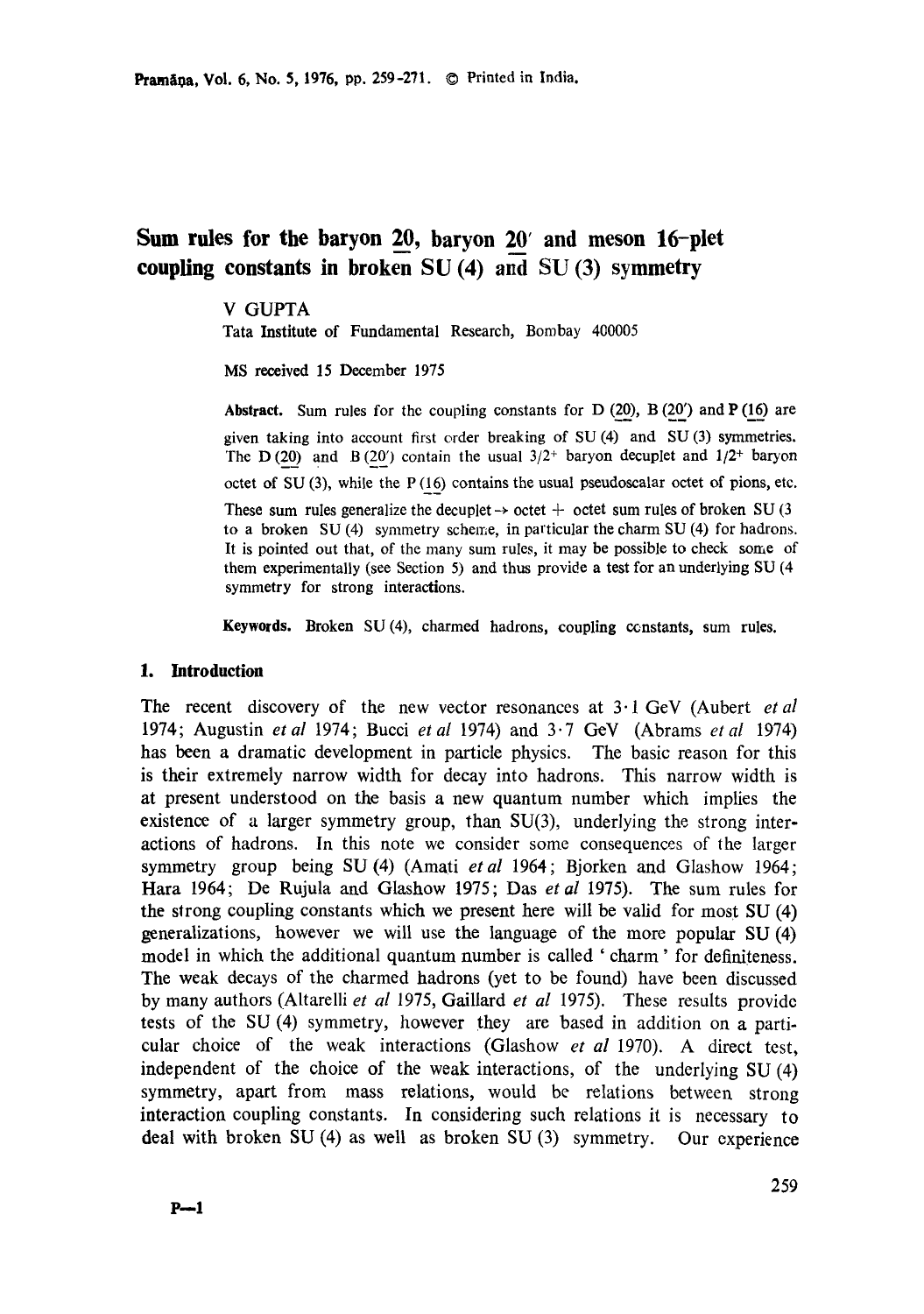with SU (3) shows that first order SU (3) breaking works well. Though one expects SU (4) to be broken more badly compared to SU (3), as a first step we consider a simple first order breaking of SU (4) as well as SU (3).

In this note we consider sum rules for the coupling constants of the  $J<sup>p</sup> = 3/2<sup>+</sup>$  baryons D to the 1/2<sup>+</sup> baryons B and the pseudoscalar mesons P. The usual SU (3) octet of the  $1/2$  baryons  $(N, \Lambda, \Sigma, \overline{z})$  is accommodated in the twenty dimensional SU (4) representation  $(1, 1, 0)$  and will be denoted by **B** (20). The usual SU (3) decuplet of the  $3/2^+$  baryons (N<sup>\*</sup> (1232),  $\Sigma^*$  (1385),  $\Xi^*$  (1530),  $\Omega$ <sup>-</sup> (1670)) is accommodated in the completely symmetric twenty dimensional representation  $(3, 0, 0)$  of SU  $(4)$  and will be denoted by D  $(20)$ . The mesons are accommodated in the reducible SU (4) representation  $15 + 1$ . The mixing of the SU (4) singlet with the 15 is required to avoid unacceptably small masses for charmed pseudoscalar and vector mesons. In case of the pseudoscalar (P) mesons the mixing pattern is not clear and 'he mixed states are not unambiguously identified so far, though for the vector (V) mesons ( $\rho$ ,  $\omega$ ,  $\phi$ , etc.) with the discovery of the 3.1 GeV resonance,  $\psi$ , one knows the mass scale and knows that the mixing is ' ideal' though all the states of the 16-plet have not been found by experiment so far. The baryon-baryon-meson couplings of interest are (DBP) and (BBP). From the point of view experimental checking of the coupling constant sum rules the DBP couplings are of greater interest as the  $D(20)$  will contain B and P resonances (e.g.  $N^*$  (1232)) and in general the baryons in D (20) will have higher mass than those in  $B(20')$ . Consequently one may expect to have relations between decays  $D \rightarrow B + \overline{P}$  which can be checked directly by experiment, as turned out to be the case in broken SU (3) for the  $N^*$ ,  $\Sigma^*$  and  $\overline{E^*}$  decays (Gupta and Singh 1964; Becchi *et al* 1964). Further in first order broken SU (4) and SU (3) symmetry the (BBP) couplings are given in terms of a total of 20 parameters while the (DBP) couplings are given in terms of only 9 parameters, thus implying sum rules between fewer coupling constants for the (DBP) couplings and hence more easily confronted with experiment. For this reason we only consider sum rules for (DBP)-couplings in this paper and indeed find some directly checkable relations among about 60 or so sum rules.

In section 2 we establish our notation and in section 3 we give the exact SU (4) results. In section 4 we give the sum rules with first order breaking of SU (4) and SU (3). In the last section we give a brief discussion of the sum rules and point out the sum rules one may hope to check experimentally, in the near future, thus providing tests for an underlying SU (4) symmetry.

# **2. States and notation**

To construct the tensors representing the D, B, and P in SU (4) it is convenient, like SU (3) to construct them out of the fundamental SU (4) representation 4 (1, 0, 0) consisting of the four quarks  $q_1(q_1 = p, q_2 = n, q_3 = \lambda$  and  $q_4 = c$ ) with baryon number 1/3. The first three quarks p, n and  $\lambda$  form a SU (3) triplet and carry the usual fractional charge  $Q$  and hypercharge  $Y$  (Gell-Mann 1964) and charm  $C_h = 0$ . The charmed quark ' *c*' is a SU (3) singlet and has  $Q = 2/3$ ,  $Y = 1/3$  and charm  $C_{\lambda} = 1$ . The p, n have isospin  $I = 1/2$  while  $I = 0$  for  $\lambda$  and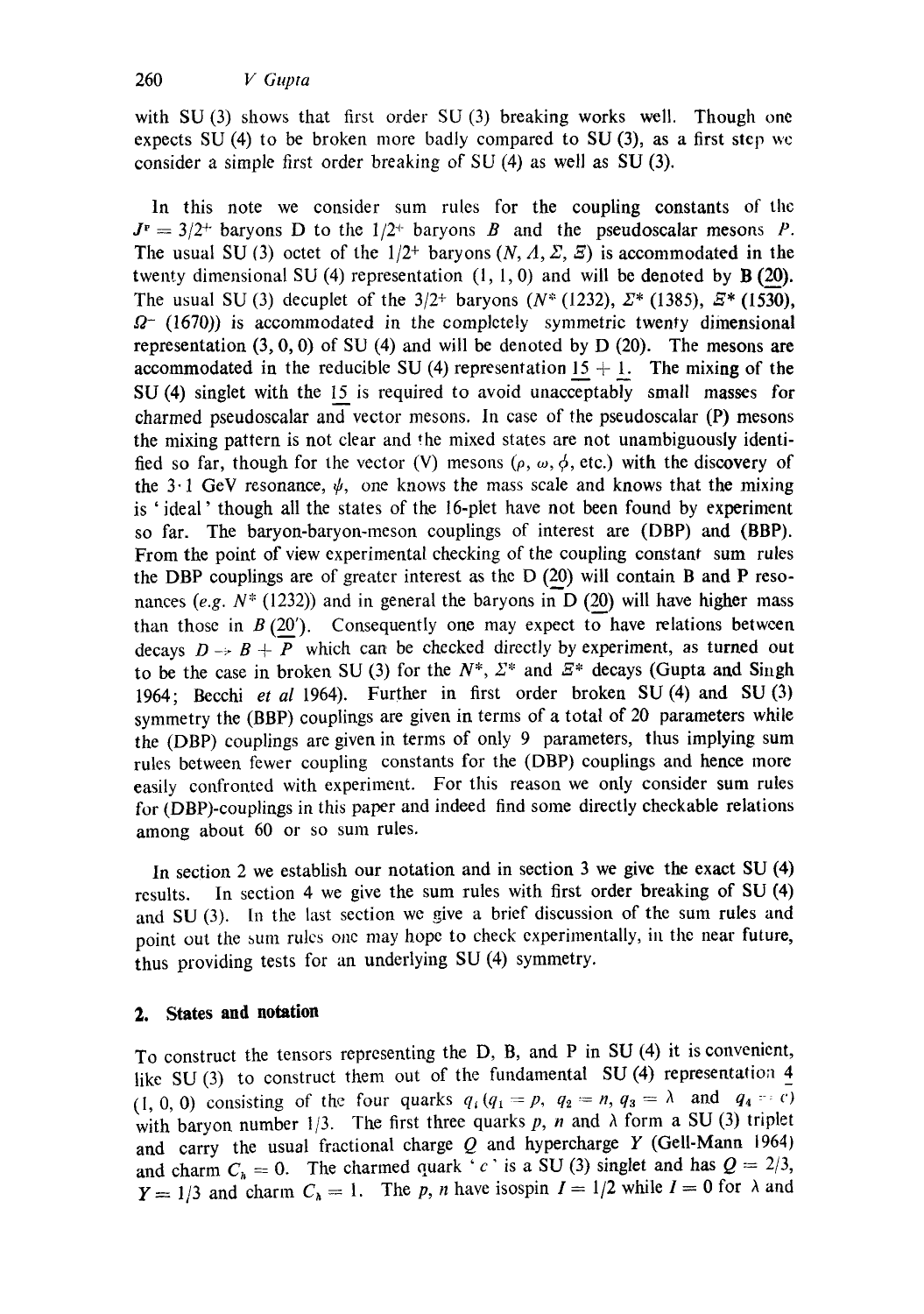c. Strangeness  $S \equiv$  Hypercharge -- Baryon Number is zero for p, n and c, while  $S = -1$  for  $\lambda$ . Clearly baryons will be made out of *qqq* and mesons out of *qq.* Since  $4 \times 4 \times 4 = 4^* + 20' + 20' + 20$ , the D(20) and B(20') are represented by the tensors  $D_{ijk}$  and  $B_{ijk}$  where i, j,  $k = 1, 2, 3, 4$ . The tensor  $D_{ijk}$  is completely symmetric in *i, j* and *k*, while  $B_{ijk}$  has the following symmetry properties (Okubo 1975)

$$
B_{ijk} = B_{jik}
$$
  

$$
B_{ijk} + B_{jki} + B_{kij} = 0.
$$
 (1)

The indices indicate the quark content of the state and thus the quantum numbers of the state, *e.g.*, the  $N^{*-} = D_{222}$  will have  $I_3 = -3/2$ , etc. We will use the usual symbols for the known particles, *e.g.*,  $N^*$ , etc., which have  $C_k = 0$ . For the yet to be discovered charmed baryons we will use the notation  $D^{\circ}(N_3, I)$  and  $B^{\circ}(N_3, I)$ where  $N<sub>3</sub>$  denotes the dimensionality of its SU (3) representation and I its isospin while its charge Q will indicate its  $I_3$  value. Further,  $D(N_3, I)$  and  $B(N_3, I)$  will denote the isomultiplet in a given SU (3) multiplet denoted by  $D(N_3)$  and  $B(N_3)$ respectively. This should not cause confusion with the SU (4) assignment as here we are concerned only with the 20 and 20' baryon representations. In this notation, for example, the proton will be  $B_{112} = B^{+} (8, \frac{1}{2})$  the nucleon B  $(8, \frac{1}{2})$ and the baryon octet simply B  $(8)$ . The SU $(3)$  content of D  $(20)$  is D  $(10)$  D  $(6)$ , D (3) and D (1) with  $C_h=0, 1, 2$  and 3 respectively while B (20') contains B (8), **B**(6), **B**(3) and **B**(3) with  $C_h = 0, 1, 1$  and 2 respectively.

The 16-plet of the pseudoscalar mesons is given by

$$
P_{j}^{i} = \begin{pmatrix} P_{1}^{1} & -\pi^{+} & K^{+} & \bar{D}^{0} \\ \pi^{-} & P_{2}^{2} & K^{0} & D^{-} \\ -K^{-} & \bar{K}_{0} & P_{3}^{3} & F^{-} \\ -D^{0} & D^{+} & F^{+} & P_{4}^{4} \end{pmatrix}
$$
 (2)

where the upper index numbers the columns and the lower index numbers the rows, for example,  $P_1^2 = -\pi^+, P_1^3 - K^+,$  etc. The diagonal elements arc given by

$$
P_1^1 = \frac{1}{\sqrt{2}} \pi^0 + \frac{1}{\sqrt{6}} P_8 + \frac{1}{\sqrt{12}} P_{15} + \frac{1}{2} P_9, \qquad (3 \ a)
$$

$$
P_{2}^{2} = -\frac{1}{\sqrt{2}}\pi^{0} + \frac{1}{\sqrt{6}}P_{8} + \frac{1}{\sqrt{12}}P_{15} + \frac{1}{2}P_{0}, \qquad (3 \ b)
$$

$$
P_3^3 = -\frac{2}{\sqrt{6}} P_8 + \frac{1}{\sqrt{12}} P_{15} + \frac{1}{2} P_0, \tag{3 } c
$$

$$
P_4^4 = -\frac{3}{\sqrt{12}} P_{15} + \frac{1}{2} P_0 \tag{3 d}
$$

where  $P_8$  is the eighth component of the SU (3) octet in the SU (4) 15,  $P_{15}$  is the fifteenth component of the *15* and  $P_0$  is a SU (4) singlet. The  $C_h = -1$  mesons  $(\bar{D}^0, D^-, F^-)$  transform as 3 under SU (3) while their antiparticles  $(D^+, -D^0, F^+)$ ,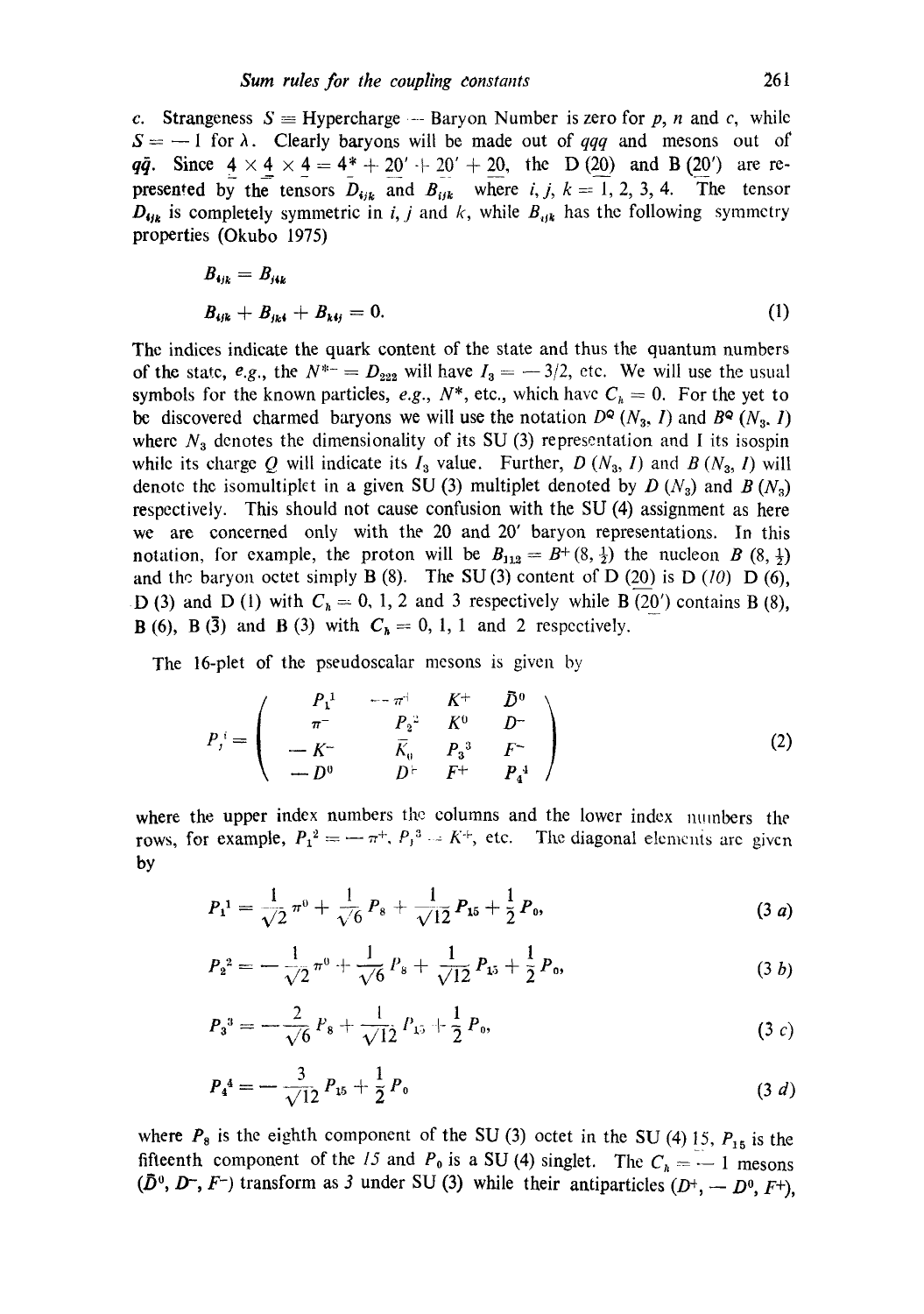with  $C_h = +1$  transform as  $3^*$  under SU (3). Clearly if  $P_0 = 0$ ,  $P_i^*$  will be traceless giving us a pure 15-plet. Denote by  $P_1$  the SU (3) singlet which mixes with  $P_8$  and the mixing angle by  $\theta$ . Let X denote the SU (4) mixing angle between  $P_0$  and  $P_{15}$ , which are both SU (3) singlets. Then the physical states are defined by (the mixing angles  $\theta$  and X are in the first quadrant)

$$
\eta = \sin \theta P_1 - \cos \theta P_8, \tag{4a}
$$

$$
\eta_1 \equiv \cos \theta P_1 + \sin \theta P_8, \tag{4 b}
$$

$$
\eta_2 \equiv \sin \lambda P_0 - \cos \lambda P_{15}, \tag{4.1}
$$

where  $P_1 \equiv \cos X P_0 + \sin X P_{15}$ . Experimentally  $\eta$  is known, for  $\eta_1$  both the  $\eta'$  (958) and E (1420) are possible candidates and  $\eta_2$  is not yet firmly established. The vector meson matrix  $V_i^i$  can be obtained by the replacements  $\pi \rightarrow \rho$ ,  $K \rightarrow K^*$ ,  $D \to D^*$ ,  $F \to F^*$ ,  $\eta \to \phi$ ,  $\eta_1 \to \omega$  and  $\eta_2 \to \psi$ . For ideal mixing, *i.e.*,  $\sin \theta =$  $1/\sqrt{3}$  and sin  $X = \frac{1}{2}$  for the vector mesons, one has  $V_1^1 = 1/\sqrt{2}(\rho^0 + \omega)$ ,  $V_2^2 = 1/\sqrt{2} (-\rho^0 + \omega), V_3^3 = \phi$  and  $V_4^4 = \psi$ .

In the DBP-couplings we will use the notation established above for the mesons and further we give them in terms of  $P_0$ ,  $P_8$  and  $P_{15}$  which can be translated in terms of the physical states using equations (3) and (4). The isoscalar coupling constants will be denoted by G (D  $(N_3, I)$  B  $(N_3', I')$  K), etc., with the isospin Clebsch-Gordon coefficients absorbed as was done in the SU (3) case (Gupta and Singh 1964).

### **3. Exact SU (4) relations**

In SU (4), since  $20' \times 15 = 4^* + 20 + 20' + 20' + 36^* + 60^* + 140''$ , there is only one coupling constant  $G_0$  characterising the (DBP)-coupling constants. [We use the notation of Amati *et al* (1964) to distinguish different irreducible SU (4) representations with the same dimensionality]. The exact SU  $(4)$  coupling is given by

$$
\frac{1}{3} G_0 D_{ijk} (B_{ijm} P_k^m + B_{ikm} P_j^m + B_{jkm} P_i^m), \qquad (5)
$$

where all repeated indices are summed over and take the values 1, 2, 3 and 4. In exact SU (4) there are twelve ' SU (3)-scalar' couplings of the form  $G$  (D  $(N_3)$ ,  $B(N_3') (P(N_3''))$  where  $N_3$ ,  $N_3'$  and  $N_3''$  denote the dimensionality of the SU (3) representation to which the baryon or meson belongs. Instead of the isoscalar coupling constants  $(e.g. G (N^*, NII))$  it is more convenient to deal with the quantities denoted by  $X$  which are defined from them by absorbing the Clebsch-Gordan factors, so that in the exact SU (4) limit all the X's are equal to  $G_0$ . The X's so defined are listed in table 1 for each of the 62 isoscalar coupling and have been classified under sub-heads for each of the twelve SU  $(3)$  couplings possible in exact SU (4). In addition to these there are 13 more isoscalar couplings which vanish in exact SU (4) but become non-zero for either first-order breaking of SU (4) alone or of SU (3) alone or both. These are defined and listed in table 2. Note that all DBP<sub>0</sub> couplings are zero in the exact SU (4) limit since  $Tr (DB) = 0$ .

There are 74 sum rules in exact SU (4) since 75 isoscalar couplings are given in terms of the single parameter  $G_0$ . Of these 61 sum rules are just that all the X's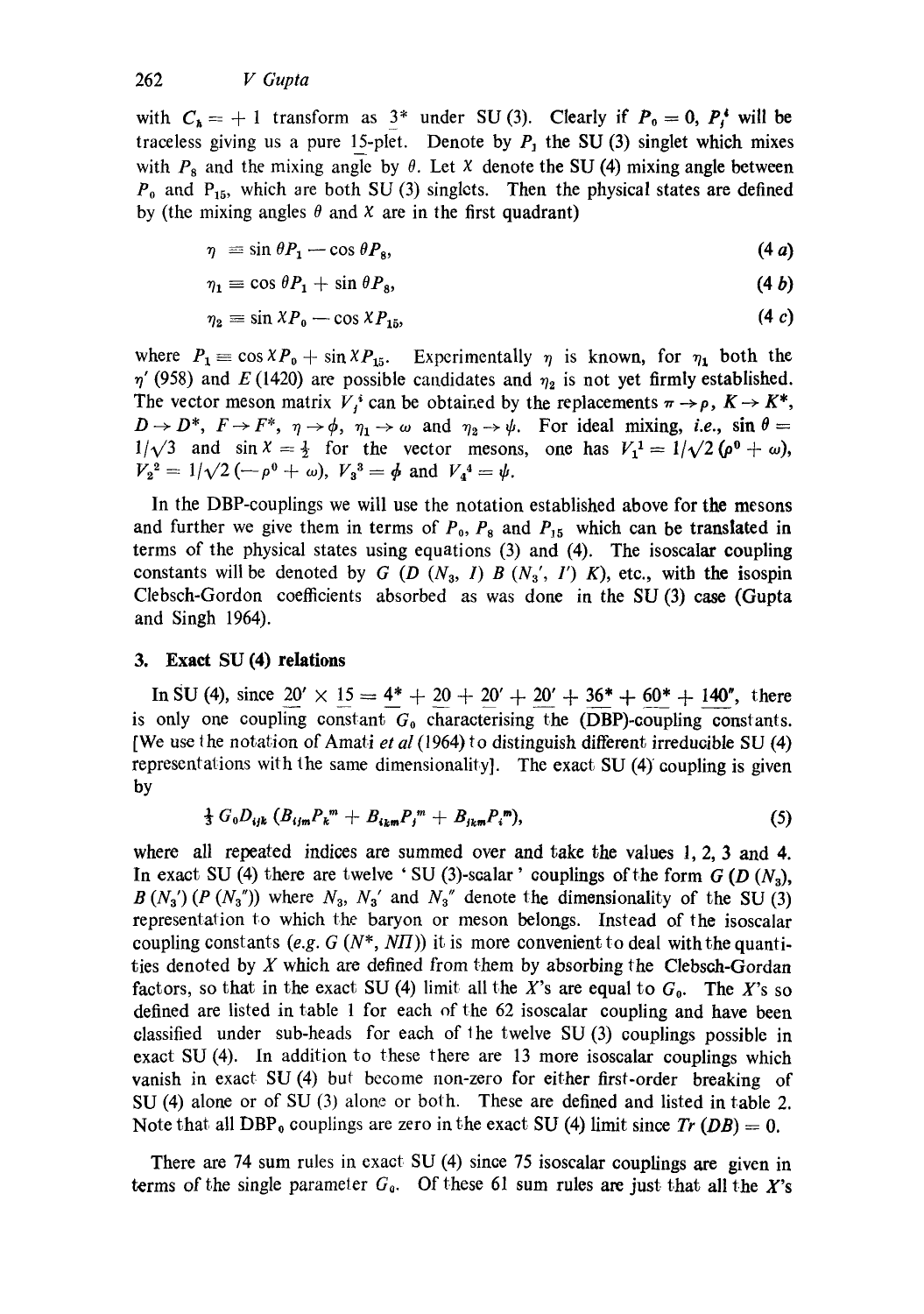| 1. $G(D(10), B(8), P(8))$                                                                                                                                                | 5. $G(D(6), B(6) P(1))$                                                                                                                                                                      |
|--------------------------------------------------------------------------------------------------------------------------------------------------------------------------|----------------------------------------------------------------------------------------------------------------------------------------------------------------------------------------------|
| $X_1 = - G(N^*, N\pi)$<br>$X_{\mathbf{a}} = G(N^*, \Sigma K)$                                                                                                            | $X_{38} = -3/2G(D(6, 1), B(6, 1) P_{15})$<br>$X_{39} = -3/2G(D(6, \frac{1}{2}), B(6, \frac{1}{2})P_{15})$                                                                                    |
| $X_3 = \sqrt{3} G(\Sigma^*, N\overline{K})$<br>$X_4 = -\sqrt{3} G(\Sigma^*, \Sigma K)$<br>$X_{\scriptscriptstyle{K}} = -\sqrt{2G\left(\Sigma^{*},\,\Sigma_{\pi}\right)}$ | $X_{40} = -3/2 G(D(6, 0), B(6, 0) P_{15})$<br>6. $G(D(6), B(3^*) P(8))$                                                                                                                      |
| $X_6 = \sqrt{2}G(\Sigma^*, \Lambda \pi)$<br>$X_7 = -\sqrt{2G(\Sigma^*, \Sigma P_8)}$<br>$X_{\rm B} = \sqrt{2}G(S^*, \, \bar{z}\pi)$                                      | $X_{41} = \sqrt{2} G(D(6, 1), B(3^*, 0), \pi)$<br>$X_{42} = \sqrt{2}G(D(6, 1), B(3^*, \frac{1}{2})K)$                                                                                        |
| $X_{\rm B} = \sqrt{2} G (E^*, E P_{\rm B})$                                                                                                                              | $X_{43} = -\sqrt{\frac{8}{3}} G(D(6,\frac{1}{2}), B(3^*,\frac{1}{2})\pi)$                                                                                                                    |
| $X_{10} = \sqrt{2}G(\overline{\mathcal{S}^*}, \Sigma \overline{K})$<br>$X_{11} = -\sqrt{2}G(\bar{Z}^*, \bar{A}\bar{K})$                                                  | $X_{44} = -\sqrt{\frac{8}{3}} G(D(6,\frac{1}{2}), B(3^*,\frac{1}{2}) P_8)$                                                                                                                   |
| $X_{12} = -\sqrt{\frac{1}{2}G(\Omega, \overrightarrow{g}_K)}$                                                                                                            | $X_{45} = -2 G (D(6, \frac{1}{2}), B(3^*, 0), \overline{K})$<br>$X_{46} = G(D(6, 0), B(3*, \frac{1}{2})\overline{K})$                                                                        |
| 2. $G(D(10), B(6) P(3))$                                                                                                                                                 | 7. $G(D(6), B(3) P(3))$                                                                                                                                                                      |
| $X_{18} = G(N^*, B(6, 1) D)$                                                                                                                                             | $X_{47} = -\sqrt{3}G(D(6, 1), B(3, \frac{1}{2})\overline{D})$                                                                                                                                |
| $X_{14} = \sqrt{3} G(\Sigma^*, B(6, 1) \bar{F})$                                                                                                                         | $X_{48} = -\sqrt{6G(D(6,\frac{1}{2}),B(3,\frac{1}{2})\bar{F})}$                                                                                                                              |
| $X_{15} = \sqrt{\frac{3}{2} G(\Sigma^*, B(6, \frac{1}{2}) \bar{D})}$                                                                                                     | $X_{49} = -\sqrt{6}G(D(6, \frac{1}{2}), B(3, 0), \overline{D})$                                                                                                                              |
| $X_{16} = \sqrt{3} G (S, B(6, 0) \bar{D})$                                                                                                                               | $X_{50} = -\sqrt{3}G(D(6,0), B(3,0), \vec{F})$                                                                                                                                               |
| $X_{17} = \sqrt{\frac{3}{2}} G(\bar{z}, B(6, \frac{1}{2}) \bar{F})$                                                                                                      | 8. $G(D(3), B(6) P(3^*))$                                                                                                                                                                    |
| $X_{18} = G(\Omega, B(6, 0), \vec{F})$                                                                                                                                   | $X_{52} = \sqrt{2} G(D(3, \frac{1}{2}), B(6, 1) D)$<br>$X_{53} = -\sqrt{6} G(D(3, 1), B(6, 1)) F$                                                                                            |
| 3. $G(D(6), B(8) P(3^*))$                                                                                                                                                | $X_{54} = \sqrt{3} G(D(3,0), B(6,\frac{1}{2}) D)$<br>$X_{55} = -\sqrt{3}G(D(3, 0), B(6, 0)F)$                                                                                                |
| $X_{23} = \sqrt{3} G(D(6, 1), ND)$<br>$X_{24} = \sqrt{3} G(D(6, 1), \Sigma F)$<br>$X_{25} = 2G(D(6, \frac{1}{2}), \Sigma D)$                                             | 9. $G(D(3), B(3^*) P(3^*))$                                                                                                                                                                  |
| $X_{26} = -2G(D(6, \frac{1}{2}), AD)$<br>$X_{27} = -\sqrt{6G (D (6, \frac{1}{2}), \mathcal{E}F)}$                                                                        | $X_{56} = -\sqrt{2G(D(3, \frac{1}{2}), B(3^*, 0), D)}$<br>$X_{57} = \sqrt{2} G(D(3,\frac{1}{2}), B(3^*,\frac{1}{2}) F)$                                                                      |
| $X_{28} = -\sqrt{\frac{3}{2}} G(D(6,0), SD)$                                                                                                                             | $X_{58} = G(D(3, 0) B(3^*, \frac{1}{2}) D)$<br>G(D(3), B(3) P(8))<br>10.                                                                                                                     |
| 4. $G(D(6), B(6) P(8))$                                                                                                                                                  |                                                                                                                                                                                              |
| $X_{20} = -\sqrt{3}G(D(6,1), B(6,1)\pi)$<br>$X_{80} = -3 \sqrt{2G (D (6, 1), B (6, 1) P_8)}$<br>$X_{31} = -\sqrt{6}G(D(6, 1), B(6, \frac{1}{2}, K))$                     | $X_{59} = \sqrt{2} G(D(3, \frac{1}{2}), B(3, \frac{1}{2}) \pi)$<br>$X_{60} = 3 \sqrt{2} G (D(3, \frac{1}{2}), B(3, \frac{1}{2}) P_8)$<br>$X_{61} = \sqrt{3} G(D(3, \frac{1}{2}), B(3, 0) K)$ |
| $X_{32} = 2G(D(6, \frac{1}{2}), B(6, 1), \vec{K})$                                                                                                                       | $X_{63} = -\sqrt{\frac{3}{2}}G(D(3, 0), B(3, 0) P_8)$                                                                                                                                        |
| $X_{33} = -\sqrt{8} G (D(6, \frac{1}{2}), B(6, \frac{1}{2}) \pi)$<br>$X_{34} = 6 \sqrt{2} G (D (6, \frac{1}{2}), B (6, \frac{1}{2}) P_8)$                                | $X_{63} = -\sqrt{\frac{3}{7}} G(D(3,0), B(3,1), \bar{K})$                                                                                                                                    |
| $X_{35} = -\sqrt{6G(D(6, \frac{1}{2}), B(6, 0) K)}$                                                                                                                      | G(D(3), B(3) P(1))<br>11.                                                                                                                                                                    |
| $X_{36} = \sqrt{3} G(D(6, 0), B(6, \frac{1}{2}) \overline{K})$<br>$X_{37} = \sqrt{\frac{3}{2}} G(D(6, 0), B(6, 0) P_8)$                                                  | $X_{64} = 3/2 G (D (3, \frac{1}{2}), B (3, \frac{1}{2}) P_{15})$<br>$X_{c5} = 3/2 G(D(3, 0), B(3, 0) P_{15})$                                                                                |

, =, m

**Table 1.** The 62 isoscalar couplings for  $D \rightarrow B + P$  which exist in the exact SU (4) limit. The  $X$ 's defined in terms of them are used to give the various sum rules. Note that the numbering of the  $X$ 's is not entirely sequential.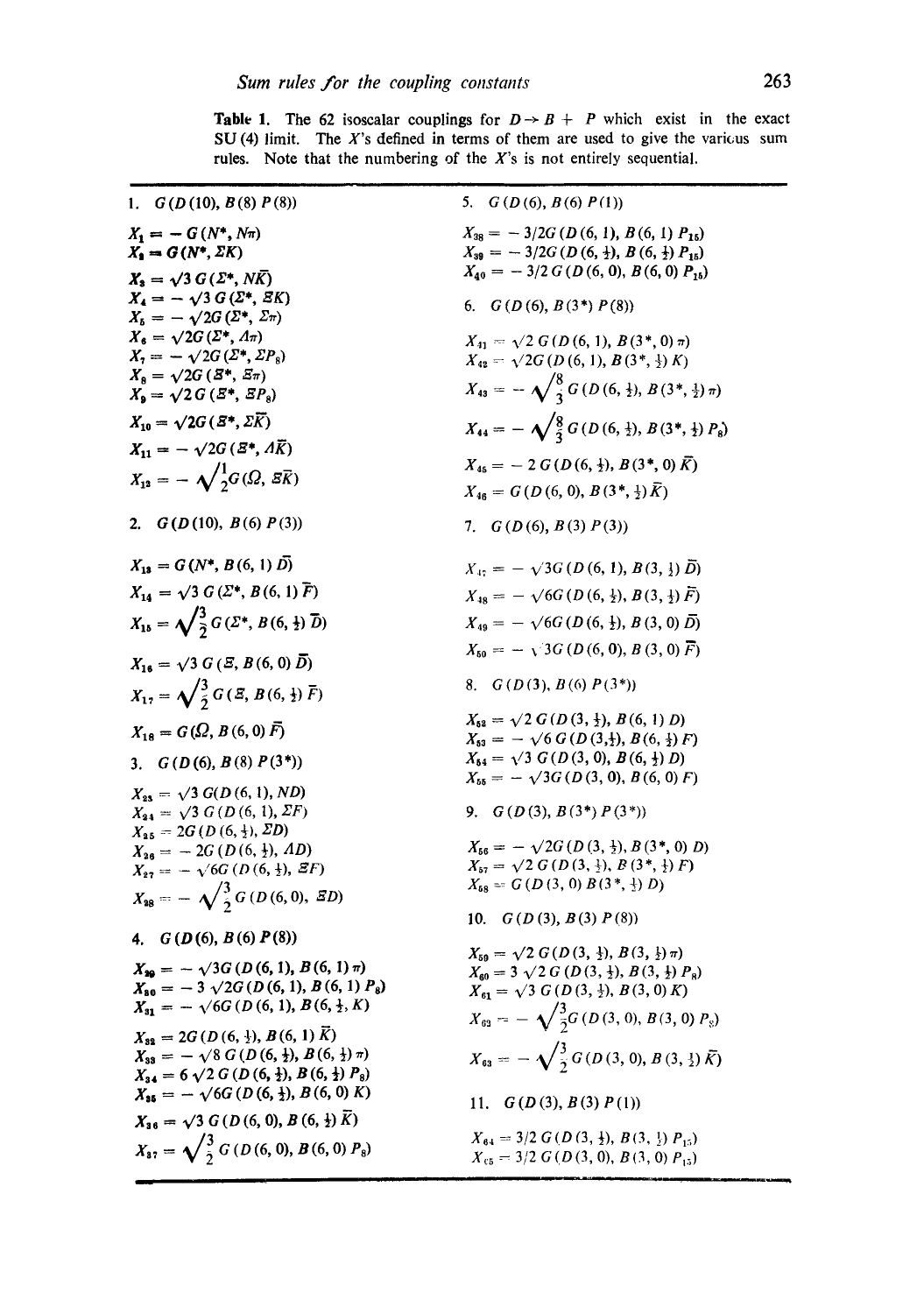|  |                                                  |  |  | Table 2. The 13 isoscalar couplings for $D \rightarrow B + P$ which are non-vanishing for first order |  |  |
|--|--------------------------------------------------|--|--|-------------------------------------------------------------------------------------------------------|--|--|
|  | breaking of either SU $(4)$ or SU $(3)$ or both. |  |  |                                                                                                       |  |  |

| 12. $G(D(1), B(3) P(3^*))$                                                                                    | 13 A. $G(D(10), B(8) P_0)$                                                                                                                                            |  |  |  |  |  |  |
|---------------------------------------------------------------------------------------------------------------|-----------------------------------------------------------------------------------------------------------------------------------------------------------------------|--|--|--|--|--|--|
| $X_{88} = -\sqrt{\frac{1}{2} G(D(1,0),B(3,\frac{1}{2}) D)}$                                                   | $X'_{19} = \sqrt{12} G(\Sigma^*, \Sigma P_0)$<br>$X'_{30} = \sqrt{12} G (B^*, SP_0)$                                                                                  |  |  |  |  |  |  |
| $X_{67} = G$ - D(1, 0), B(3, 0) F)                                                                            | 13 B. $G(D(6), B(6) P_0)$                                                                                                                                             |  |  |  |  |  |  |
| 2A. $G(D(10), B(8) P(1))$<br>$X_{19} = 6G\left(\Sigma^*, \Sigma P_{15}\right)$<br>$X_{20} = 6G(S^*, SP_{15})$ | $X'_{38} = \sqrt{12} G(D(6, 1), B(6, 1), P_0)$<br>$X'_{39} = \sqrt{12} G(D(6, \frac{1}{2}), B(6, \frac{1}{2}) P_0)$<br>$X'_{40} = \sqrt{12} G(D(6, 0), B(6, 0), P_0)$ |  |  |  |  |  |  |
| 2 B. $G(D(10), B(3^*, P(3))$                                                                                  | 13 C. $G(D(6), B(3^*)P_0)$                                                                                                                                            |  |  |  |  |  |  |
| $X_{21} = \sqrt{8} G(\bar{Z}^*, B(3^*, \frac{1}{2}) \bar{D})$                                                 | $X'_{51} = 4G(D(6, \frac{1}{2}), B(3^*, \frac{1}{2})$ $P_0)$                                                                                                          |  |  |  |  |  |  |
| $X_{22} = \sqrt{8}G(\bar{Z}^*, B(3^*, \frac{1}{2})\bar{F})$                                                   | 13 D. $G(D(3), B(3), P_0)$                                                                                                                                            |  |  |  |  |  |  |
| 7 A. $G(D(6), B(3^*)P(1))$<br>$X_{51} = 4 \sqrt{3} G (D(6, \frac{1}{2}), B(3^*, \frac{1}{2}), P_{15})$        | $X'_{64} = \sqrt{12} G(D(3, \frac{1}{2}), B(3, \frac{1}{2}) P_0)$<br>$X'_{65} = \sqrt{12} G(D(3,0), B(3,0), P_0)$                                                     |  |  |  |  |  |  |

in table 1 are equal to  $G_0$  while the other 13 sum rules are the vanishing of the  $X$ 's in table 2. These latter sum rules can be converted interms of the physical states using equations (4). For example,  $X_{19} = X_{19}^\prime = 0$  and  $X_7 = 0$  gives sec  $\theta G$   $(\Sigma^*, \Sigma \eta)$  =  $-$  cosec  $\theta G$   $(\Sigma^*, \Sigma \eta_1)$  =  $-$  (2)<sup>-1/2</sup>  $G_0$  and  $G$   $(\Sigma^*, \Sigma \eta_2)$  = 0. The exacl SU (4) relations are expected to be poor as even the exact SU (3) relations for the experimentally known couplings,  $X_1, X_5, X_6$  and  $X_8$  do not work too well. We go on to consider broken symmetry effects in the next section.

### **4. Broken symmetry**

For SU (4) breaking we assume that the symmetry breaking interaction transforms like the fifteenth component of a 15-plet that is like  $S_4^4$  in tensor notation. Such a term will break SU (4) while preserving SU (3) symmetry intact. It is convenient to think of the symmetry-breaking interaction as a spurion  $S(15)$  and consider  $S + D \rightarrow B + P$ . Comparing  $20 \times 15 = 20 + 20' + 120^* + 140''$  with the reduction of  $20' \times 15$  given earlier one finds there are only four SU (4) breaking terms 10 first order. The SU (3) breaking interaction will be assumed to transform as the  $I = 0$ ,  $Y = 0$  member of a SU (3) octet which is contained in a SU (4) 15-plet, that is it will transform as  $S_3^3$ . As for SU (4), we will have four SU (3) breaking parameters to first order. The breaking parameters are defined by

$$
\sum_{i=3}^{4} [a_{i}D_{i j s} B_{i j k} P_{i}^{\ k} + \frac{1}{3} b_{s} D_{i j k} (B_{i j s} P_{k}^{\ s} + B_{i k s} P_{j}^{\ s} + B_{j k s} P_{i}^{\ s})
$$
  
+ 
$$
\frac{1}{2} c_{s} D_{i j s} (B_{k s i} P_{j}^{\ k} + B_{k s j} P_{i}^{\ k}) + \frac{1}{2} d_{s} D_{i j s} (B_{k s s} P_{j}^{\ k} + B_{k s j} P_{i}^{\ s})]
$$
(6)

where  $a_4$ ,  $b_4$ , etc., and  $a_3$ ,  $b_3$ , etc., are the four SU (4) and SU (3) breaking parameters. This breaking reduces the symmetry group from SU (4) to SU (2)  $\times$  $U(1) \times U(1)$  where the SU(2) refers to isospin and two U(1)'s to the conser vation of hypercharge and charm. As a consequence of charm conservalion the following couplings:  $(D(3), B(8) P(3))$ ,  $(D(1), B(8) P(8))$ ,  $(D(1), B(3^*) P(3))$ , (D(1). B(6) P(3)), (D(6), B(8) P(3)) and (D(6), B(3) P(8)) are forbidden even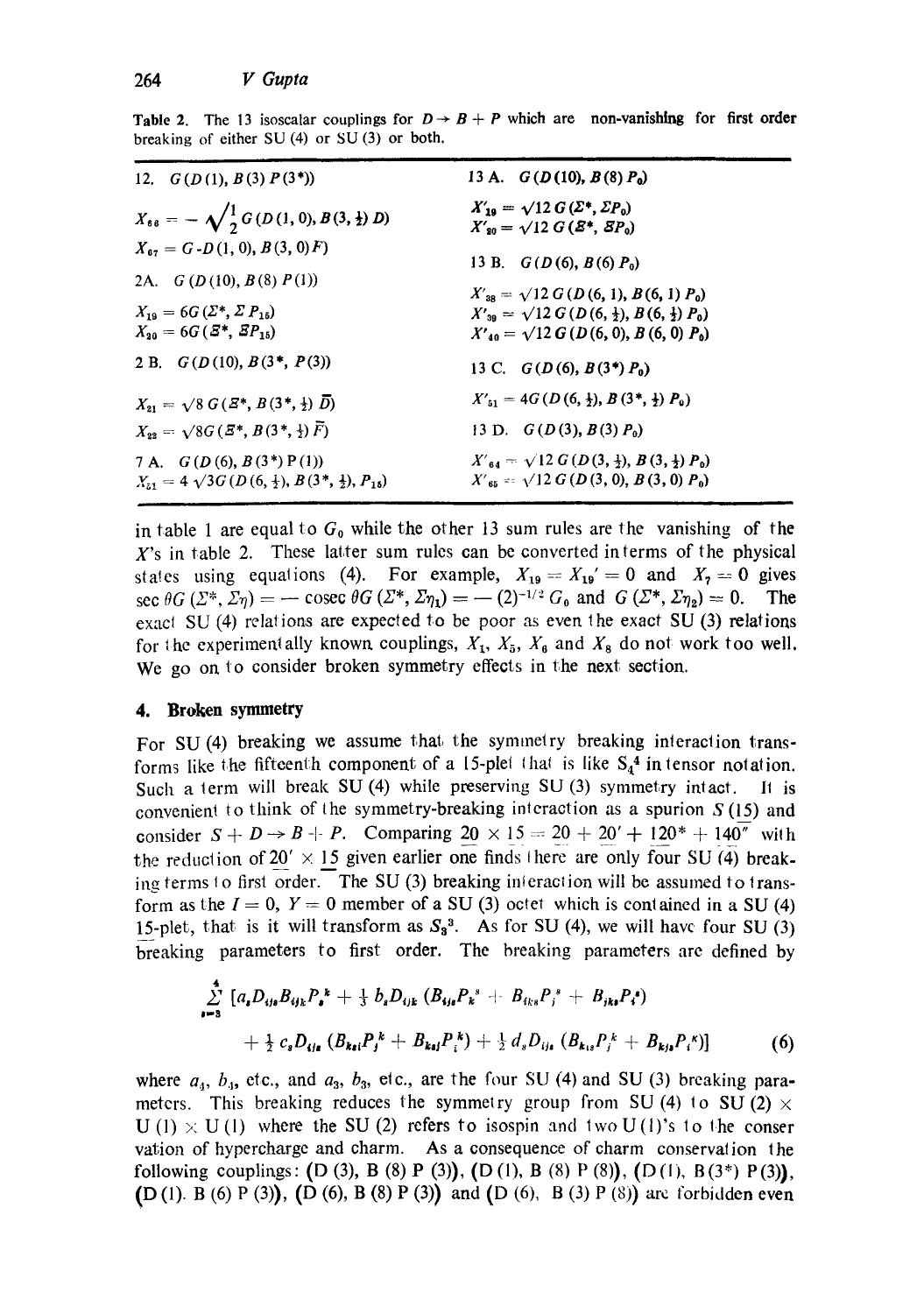l hough allowed by SU (3) or broken SU (3). At. this point we summarise how the various couplings are affected by first order breaking of SU (4) and SU (3):

(i) All the couplings  $(i.e. X's)$  in table 1 are affected and would receive contributions from the 8 breaking parameters.

(ii) The X's under the sub-heads  $2 \text{ A}$ ,  $2 \text{ B}$ ,  $7 \text{ A}$ ,  $13 \text{ A}$  and  $13 \text{ C}$ , in table 2, remain zero despite SU (4) breaking as they are forbidden by exact SU (3), while the couplings under sub-heads 13B and 13D became non-zero due to SU(4) breaking alone.

We first give the sum rules for SU(4) breaking alone, *i.e.*,  $a_3 = b_3 = c_3 = d_3 = 0$ and then for combined SU (4) and SU (3) breaking for the 75 couplings lisled in tables 1 and 2. For SU (4) breaking but exact SU(3) one expects 70 sum rules while for both SU (4) and SU (3) breaking one would get 66 sum rules in all.

#### *4.1 Broken SU* (4)

It is clear that for SU (4) breaking alone all the couplings will be given in terms of five parameters  $G_0$ ,  $a_4$ ,  $b_4$ ,  $c_4$  and  $d_4$  and the symmetry is reduced to SU (3)  $\times$  U (1). Since SU (3) remains exact all the isoscalar couplings (or X's) under each SU (3)-scalar coupling sub-heads, *e.g.,* G (D (10), B (8) P (8)) in the two tables will receive a fixed contribution from the SU (4) breaking parameters so that all the X's under each subhead will remain equal. For example all the  $9X$ 's under sub-head 4 are equal to  $(G_0 + \frac{1}{2}c_4 - d_4)$ , and yield eight exact SU (3) sum rules. Table 1 yields thus 50 exact SU (3) sum rules leaving only one independent isoscalar coupling (or  $X$ ) from each SU (3) sub-set. We choose these twelve to be  $X_1, X_{13}, X_{23}, X_{29}, X_{38}, X_{41}, X_{47}, X_{52}, X_{56}, X_{59}, X_{61}$ , and  $X_{66}$ . In terms of these table 1 yields the following 7 broken SU (4) sum rules since these 12 X's are given in terms of five parameters. The sum rules are

$$
\frac{1}{2}(X_{13} + X_{52}) = \frac{1}{3}(2X_{38} + X_{29}),\tag{7.1}
$$

$$
\frac{1}{2}(X_{47} + X_{66}) = \frac{1}{3}(2X_{64} + X_{59}),\tag{7.2}
$$

$$
2\left(X_1 + X_{59}\right) = 3X_{41} + X_{29},\tag{7.3}
$$

$$
2\left(X_{23} + X_{66}\right) = 3X_{56} + X_{52},\tag{7.4}
$$

$$
X_{29} + X_{64} = X_{38} + X_{59}, \tag{7.5}
$$

$$
X_{29} + X_{56} = X_{41} + X_{52}, \tag{7.6}
$$

$$
X_{47} + X_{52} = X_{13} + X_{66}.\tag{7.7}
$$

The way the symmetry breaking parameters are defined by eq. (6), these twelve X's are such that they do not receive any contribution from the SU (3) breaking parameters. This means the above seven sum rules will remain valid in the presence of the SU (3) breaking considered here. Furthermore,  $G_0$ ,  $a_4$ , etc. can be solved in terms of five of them, giving

$$
G_0 = X_1, \quad a_4 = X_{23} - X_1, \quad b_4 = X_{13} - X_1, \n c_4 = 2 (X_1 - X_{41}), \quad d_4 = 2 (X_{41} - X_{59}).
$$
\n(8)

Notice that  $X_1$  is already known experimentally and the couplings  $X_{29}$ ,  $X_{41}$  and  $X_{59}$  would hopefully turn out to be decays since the meson involved is a pion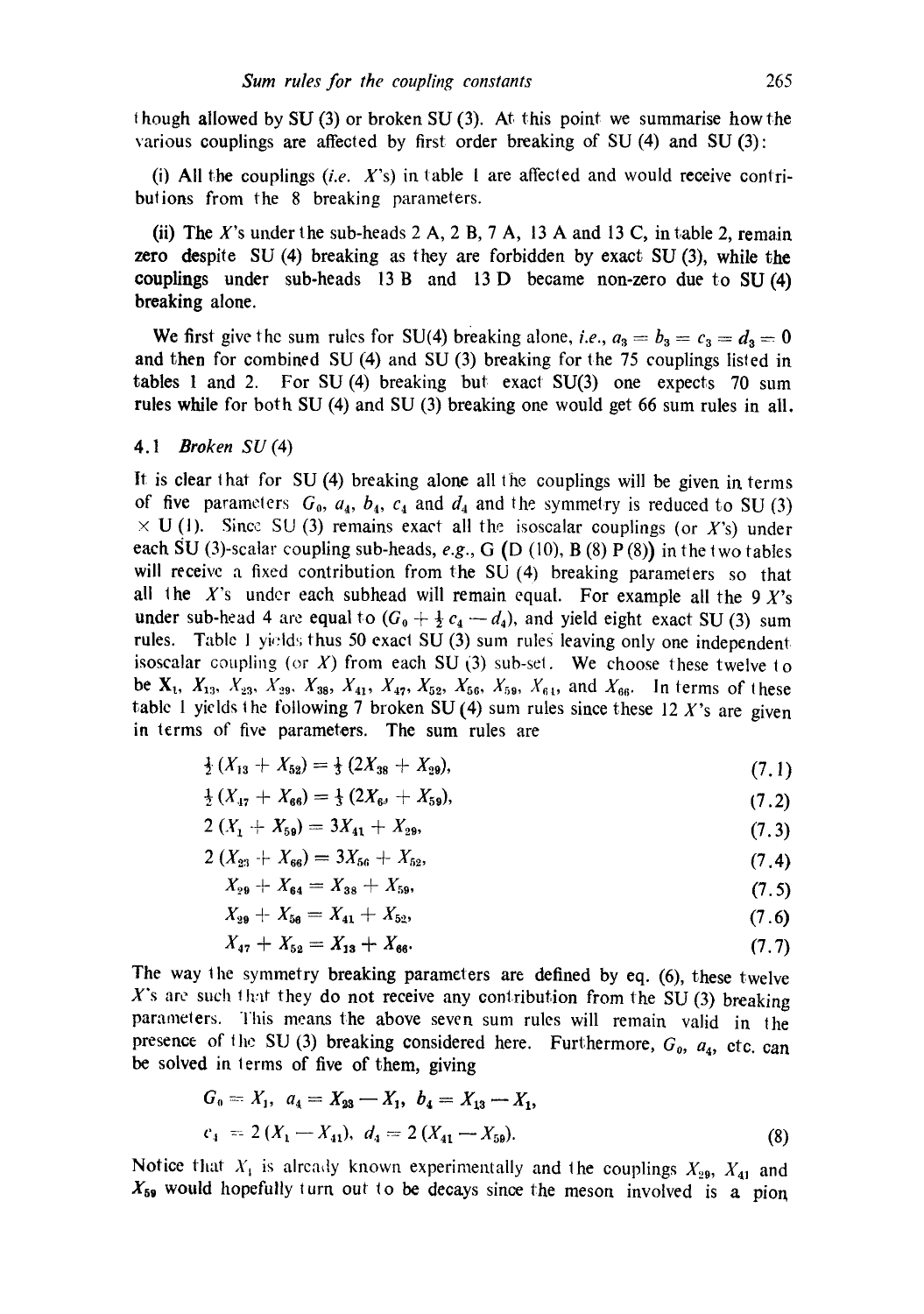and thus determinable. In that case it would be possible to confront the sum rule (7.3) with experiment.

In addition to the above sum rules, table 2 yields 13 sum rules, namely,

$$
X_{19} = X_{20} = X_{21} = X_{22} = X_{51} = X'_{19} = X'_{20} = X'_{51} = 0;
$$
 (9.1)

$$
X'_{38} = X'_{39} = X'_{40}; \ \ X'_{64} = X'_{65} \tag{9.2}
$$

$$
X'_{38} = -X'_{64} = 4/3 (X_{38} - X_{29})
$$
\n(9.3)

Of these, the sum rules in  $(9.1)$  and  $(9.2)$  are exact SU  $(3)$  sum rules. The two sum rules in (9.3) are the broken SU (4) sum rules which remain valid for broken SU (3) also.

### *4.2. Broken SU* (3) *and SU* (4) *symmetry*

As pointed above, when both SU (3) and SU (4) symmetries are broken according to equation (6) then the 75 isoscalar couplings are given in terms of 9 parameters and one would expect 66 sum rules in all of which 53 are amongthe couplings in table 1 and the rest between those in table 2. We first consider the sum rules arising from table 1 which are of three kinds:

(i) *Broken SU* (3) *sum rules.--These* are 24 in number and involve relations between various isoscalar couplings for a given type of SU (3) coupling, *e.g.,*  G (D (10), B (8) P (8)) and which are generally independent of the nature of the SU (4). The sum rules so obtained are a consequence of a first order SU (3) breaking alone, except for the two cases  $G(D(6), B(6) P(8))$  and  $G(D(3),$  $B(3)P(8)$ . We point out the reason for the difference below.

(ii) *Broken SU* (3) *and SU* (4) *sum rules.*—These are sum rules connecting isoscalar couplings under two different SU (3) coupling sub-heads. These are 22 in number. We exhibit them below in such a manner that they are independent of the SU (4) breaking parameteres and further the unknown couplings are given in terms of the five isoscalar couplings  $X_1, X_3, X_4, X_6$  and  $X_8$  of the SU (3) coupling G  $(D (10), B (8) P (8))$ . Our choice of these five is the same as that of Gupta and Singh (1964). Note that  $X_1$ ,  $X_6$  and  $X_8$  are known experimentally from the corresponding decays  $N^* \rightarrow N\pi$ , etc. Further it may be useful to know the SU (3) breaking parameters in terms of these, namely

$$
a_3 = X_3 - X_1, b_3 = X_1 + X_4 - 3X_6 + X_8
$$
  
\n
$$
c_3 = 2(X_1 - X_6), d_3 = 2(X_6 - X_8).
$$
\n(10)

(iii) *Broken SU* (4) *sum rules*.—These are seven in number and as pointed out earlier are just given by the equations  $(7.1)$  through  $(7.7)$ .

We now proceed to give the broken SU (3) some rules and the broken SU (3) and SU (4) sum rules, arising from table 1, in sections 4.3 and 4.4 below. In section 4.5 we give the 13 sum rules arising from table 2.

# 4.3. *Broken SU (3) sum rules*

We list these for each of the twelve SU (3) couplings separately below.

(i)  $D(10) \rightarrow B(8) + P(8)$ . The seven sum rules in this case are not new (Becchi et al 1964, Gupta and Singh 1964) but we list them in our notation for the sake of completeness,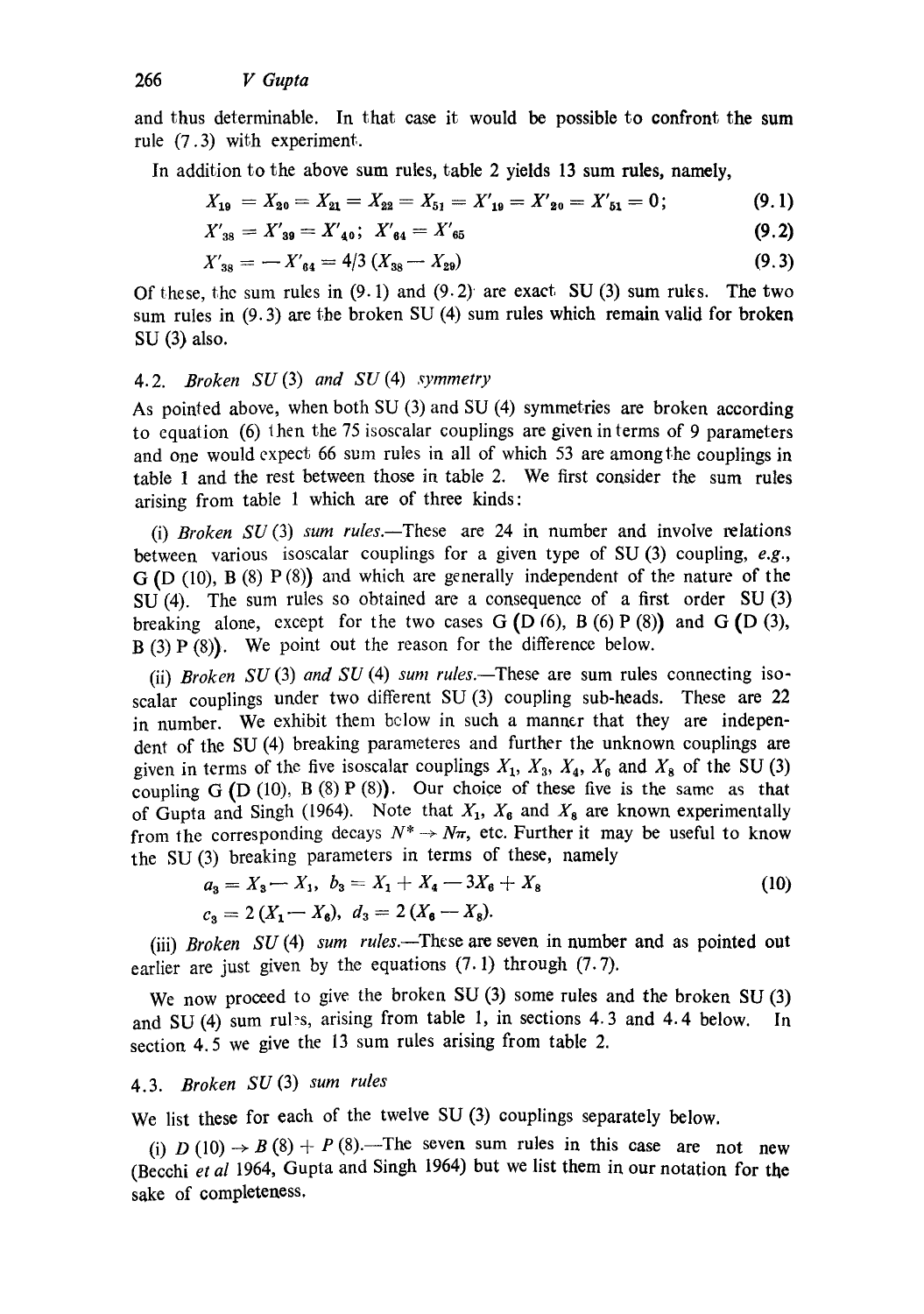*Sum rules for the coupling constants* 267

$$
2\left(X_1 + X_8\right) = 3X_8 + X_5\tag{11.1}
$$

 $2(X_2 + X_{10}) = 3X_7 + X_5$  (11.2)

$$
2\left(X_3 + X_{12}\right) = 3X_{11} + X_{10} \tag{11.3}
$$

$$
2\left(X_4 + X_{12}\right) = 3X_9 + X_8\tag{11.4}
$$

$$
X_1 + X_{10} = X_3 + X_5 \tag{11.5}
$$

$$
X_2 + X_8 = X_4 + X_5 \tag{11.6}
$$

$$
X_8 + X_{10} = X_5 + X_{12}.\tag{11.7}
$$

The sum rule in (11.1) involves observed decays of the baryon resonances in the decuplet and thus all the coupling constants can be determined experimentally. In fact, this sum rule is extremely well satisfied (Particle Data Group, 1974).

(ii) 
$$
D(10) \rightarrow B(6) + P(3)
$$
. The three independent sum rules are

$$
X_{13} + X_{16} = 2X_{15} \tag{12.1}
$$

$$
X_{13} + X_{17} = X_{14} + X_{15} \tag{12.2}
$$

$$
2X_{13} + X_{18} = X_{14} + 2X_{15}.\tag{12.3}
$$

These sum rules are independent of SU (4) symmetry and would result at the level of SU (3) symmetry, from first order breaking which Iransforms as the eighth component of an octet.

(iii)  $D(6) \rightarrow B(8) + P(3^*)$ . The two broken SU(3) sum rules independent of SU (4) are

$$
X_{24} + X_{28} = X_{25} + X_{27} \tag{13.1}
$$

$$
2\left(X_{23}+X_{28}\right)=3X_{26}+X_{25}.\hspace{1.5cm} (13.2)
$$

Note that sum rule 13.2 has the structure of the Gell-Mann-Okubo mass formula for the baryon octet.

(iv)  $D(6) \rightarrow B(6) + P(8)$ .—First order SU(3) breaking gives the 9 couplings in terms of 5 parameters and one expects 4 sum rules. However, one of the SU (3) breaking parameters vanishes since the SU (3) breaking interaction is in a SU (4) 15-plet. Consequently we obtain five sum rules.

$$
X_{29} = X_{30} \tag{14.1}
$$

$$
X_{31} + X_{36} = X_{29} + X_{37} \tag{14.2}
$$

$$
3X_{33} + X_{34} = 2(X_{29} + X_{37}) \tag{14.3}
$$

$$
X_{29} + X_{35} = X_{31} + X_{33} \tag{14.4}
$$

$$
X_{29} + X_{36} = X_{32} + X_{35}.\tag{14.5}
$$

The last three sum rules are independent of SU (4). For first order SU (3) breaking, without SU (4), the two sum rules in  $(14.1)$  and  $(14.2)$  reduce to the single sum rule

$$
X_{31} + X_{36} = X_{37} + \frac{1}{2}(X_{29} + X_{30})
$$
\n(14.6)

Thus the sum rule (14.1) could provide a test of SU (4).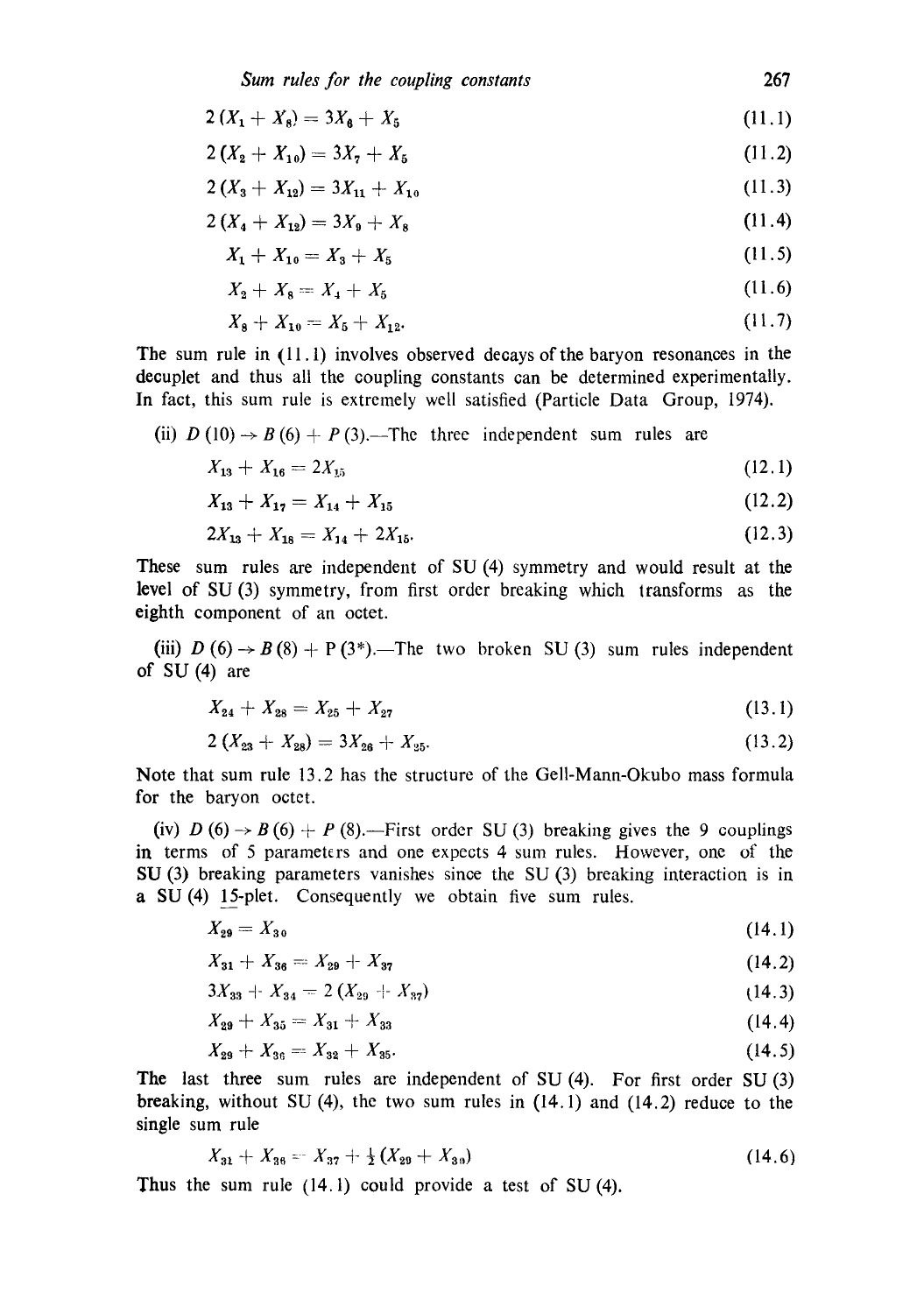(v) The SU (3) couplings numbered 5, 6, 7 and 8 in table 1 provide five broken SU (3) sum rules independent of SU (4), namely

- $(D(6), B(6) P(1))$ :  $2X_{39} = X_{38} + X_{40}$ **(15)**
- $(D (6), B (3*) P (8))$ :  $2 (X_{42} + X_{40}) = X_{43} + 3X_{44}$ (16.1)

$$
X_{41} + X_{46} = X_{43} + X_{45} \tag{16.2}
$$

$$
(D (6), B (3) P (3)) : X_{47} + X_{50} - X_{48} + X_{49}
$$
 (17)

$$
(D (6), B (6) P (3^*)):
$$
  $X_{52} + X_{55} = X_{53} + X_{54}$  (18)

(vi)  $D(3) \rightarrow B(3) + P(8)$ .—First order SU(3) breaking gives the five couplings in terms of 4 parameters. However, one of these vanishes due to SU (4), giving us two sum rules:

$$
X_{59} = X_{60} \tag{19.1}
$$

$$
X_{59} + X_{62} = X_{61} + X_{63}.
$$
 (19.2)

Without SU  $(4)$  the first order SU $(3)$  breaking sum rule is

$$
\frac{1}{2}(X_{59} + X_{60}) + X_{62} = X_{61} + X_{63}.
$$
 (19.3)

Thus the simple equality in (19.1) may provide a test *of* SU (4).

(vii) For the couplings  $(D(3), B(3^*) P(3^*))$ ,  $(D(3), B(3) P(1))$  and  $(D(1),$  $B(3)P(3^*)$  there are no broken SU (3) sum rules.

# 4.4. *Broken SU* (3) *and SU* (4) *s'um rules*

The twenty two sum rules connecting different  $SU(3)$  couplings in terms of (D  $(8)$ , B  $(8)$  P  $(8)$ ) couplings are

$$
X_3 - X_1 = X_{14} - X_{13} = X_{32} - X_{29} = X_{15} - X_{41}
$$
  
=  $X_{18} - X_{47} = X_{63} - X_{59}$  ; (20.1)

$$
X_1 + X_4 - 3X_5 + X_8 = X_{24} - X_{23} - X_{31} - X_{29} - X_{42} - X_{41}
$$

$$
= X_{53} - X_{52} = X_{57} - X_{56} = X_{61} - X_{59} = X_{67} - X_{66} ; \tag{20.2}
$$

$$
X_1 - X_6 = X_{23} - X_{26}, \ X_1 - X_8 = 2(X_{13} - X_{15}); \tag{20.3}
$$

$$
X_8 - X_8 = X_{26} - X_{23} = X_{41} - X_{43} = X_{56} - X_{58};
$$
\n(20.4)

$$
3X_6 - 2X_1 - X_8 = X_{33} - X_{29} = X_{54} - X_{52};
$$
\n(20.5)

$$
X_1 + 2X_8 - 3X_6 = X_{49} - X_{47}:
$$
\n(20.6)

$$
X_{\bullet} + X_{4} - 5X_{1} + 3X_{8} = 8(X_{39} - X_{38});
$$
 (20.7)

$$
3X_1 + X_3 + X_4 - 12X_6 + 7X_8 - 4(X_{65} - X_{64}). \tag{20.8}
$$

Note that from the decuplet decays one knows the left hand sides in  $(20.3)$  through  $(20.6)$  from experiment. So that one has to measury two more unknowns to be able to check these sum rules.

#### *4.5. Sum rtdes arising fi'om table 2*

The thirteen isoscalar couplings in table 2 are given in terms of the eight symmetry breaking parameters which are known in terms of the other  $X$ 's (see (8) and (10)) and thus will give rise to 13 sum rules. We obtain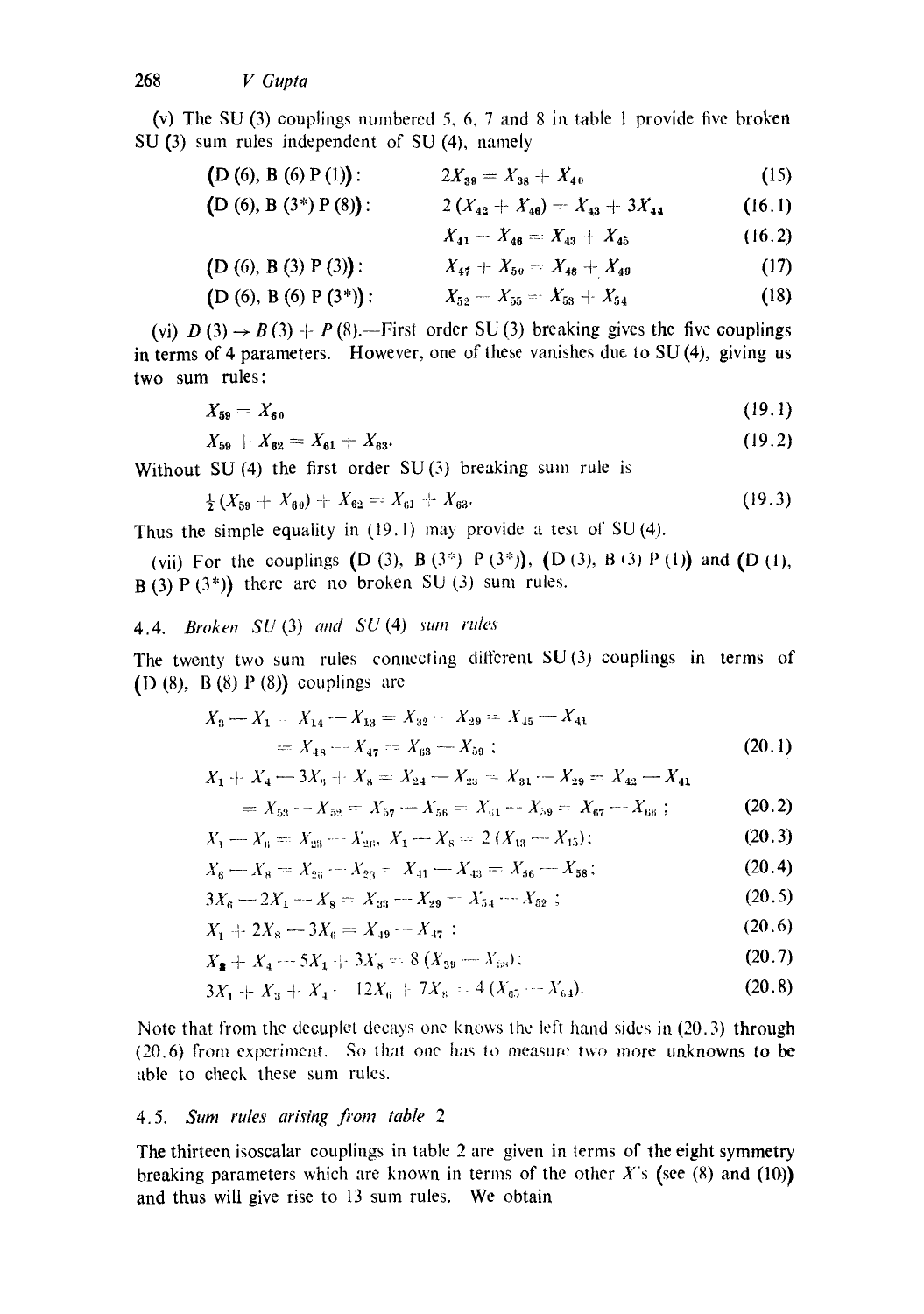*Sum rules for the coupling constants* 269

$$
X_3 + X_4 - X_1 - X_8 = X_{10} = -X_{20} = X'_{19} = -X'_{20} = X'_{51}
$$
 (21.1)

$$
4X_6 - 2X_1 - 2X_8 = X_{21} = X_{22}; \quad X_{51} = X_{19} - 2X_{21}
$$
 (21.2)

$$
2X'_{39} = X'_{38} + X'_{40} \tag{22.3}
$$

$$
X'_{38} = -X'_{64} = 4/3 \left( X_{38} - X_{29} \right) \tag{22.4}
$$

$$
X'_{40} = -X'_{65} = X'_{38} - X_{19}.\tag{22.5}
$$

Apart from the two relations to the  $(D (10), B(8) P (8))$  couplings,  $(21.1), (21.2)$ and  $(22.3)$  give 7 broken SU  $(3)$  relations, while the other 4 are broken SU  $(3)$ and SU (4) sum rules. Note that (22.4) is identical to the broken SU (4) relation  $(9.2)$ .

#### 4.6. *A more restrictive symmetry breaking interaction*

So far we have considered SU (4) breaking followed by SU (3) breaking. This means that the SU (4) and SU (3) breaking interactions transforming like  $S_4^4$ and  $S_3^3$  are taken to be independent. However, one could implement SU (4) and SU (3) breaking at one stroke by taking the symmetry breaking interaction to be  $(S_4^4 + yS_3^3)$ , where *y* is an unknown parameter. Such a possibility has been considered in deriving mass relations (Okubo 1975; Gaillard *et al* 1975; Borchardt *et al* 1975). Group theoretically it means that  $S_4^4$  and  $S_3^3$  are assumed to be in the same SU (4) 15-plet. For such a symmetry breaking interaction it is clear that the SU (4) and SU (3) symmetry breaking parameters in equation (6) will be proportional, that is  $a_3 = ya_4$ ,  $b_3 = yb_4$ ,  $c_3 = yc_4$  and  $d_3 = yd_4$ . Eliminating  $y = a_3/a_4$ , etc., from these, gives us three relations, which can be obtained directly from eqs (8) and (10), namely

$$
y = \frac{X_3 - X_1}{X_{23} - X_1} = \frac{X_1 + X_4 - 3X_6 + X_8}{X_{13} - X_1} = \frac{X_1 - X_6}{X_1 - X_{41}} = \frac{X_6 - X_8}{X_{41} - X_{59}}.
$$
 (23)

It is clear that these three sum rules are in addition to the sum rules given earlier and that the latter are unaffected by the more restrictive form of the symmetry breaking interaction which leads to (23). In case,  $X_{41}$  and  $X_{59}$  are determinable by experiment (see section 5) and since  $X_1, X_6$  and  $X_8$  are known experimentally it will be possible lo check the last relation in (23) thus providng a test of the restrictive breaking hypothesis considered here as well as an estimate of y which represents the ratio of SU (3) to SU (4) breaking in the couplings.

#### **5. Discussion of the sum rules**

At present, without the discovery of charmed baryons or mesons and thus not knowing their masses it is a little hard to discuss which of the sum rules may be amenable to experimental check. However, one can make some educated guesses about which of the DBP-couplings may turn out to be decays  $D \rightarrow B + P$  thus enabling the corresponding coupling constant (or  $X$ ) to be eventually determined from the experimental width. Let us denote by  $D_e$  and  $B_o$  any of the charmed baryons in the D (20) and B (20') respectively. One may guess that the DBPcouplings in the following cases may turn out to be decays:

(i) The coupling  $(D_0B_0P)$  where the meson is the pion offer the best chance o being decays, just as in the case for SU (3) decuplet decays (see sum rule 11.1).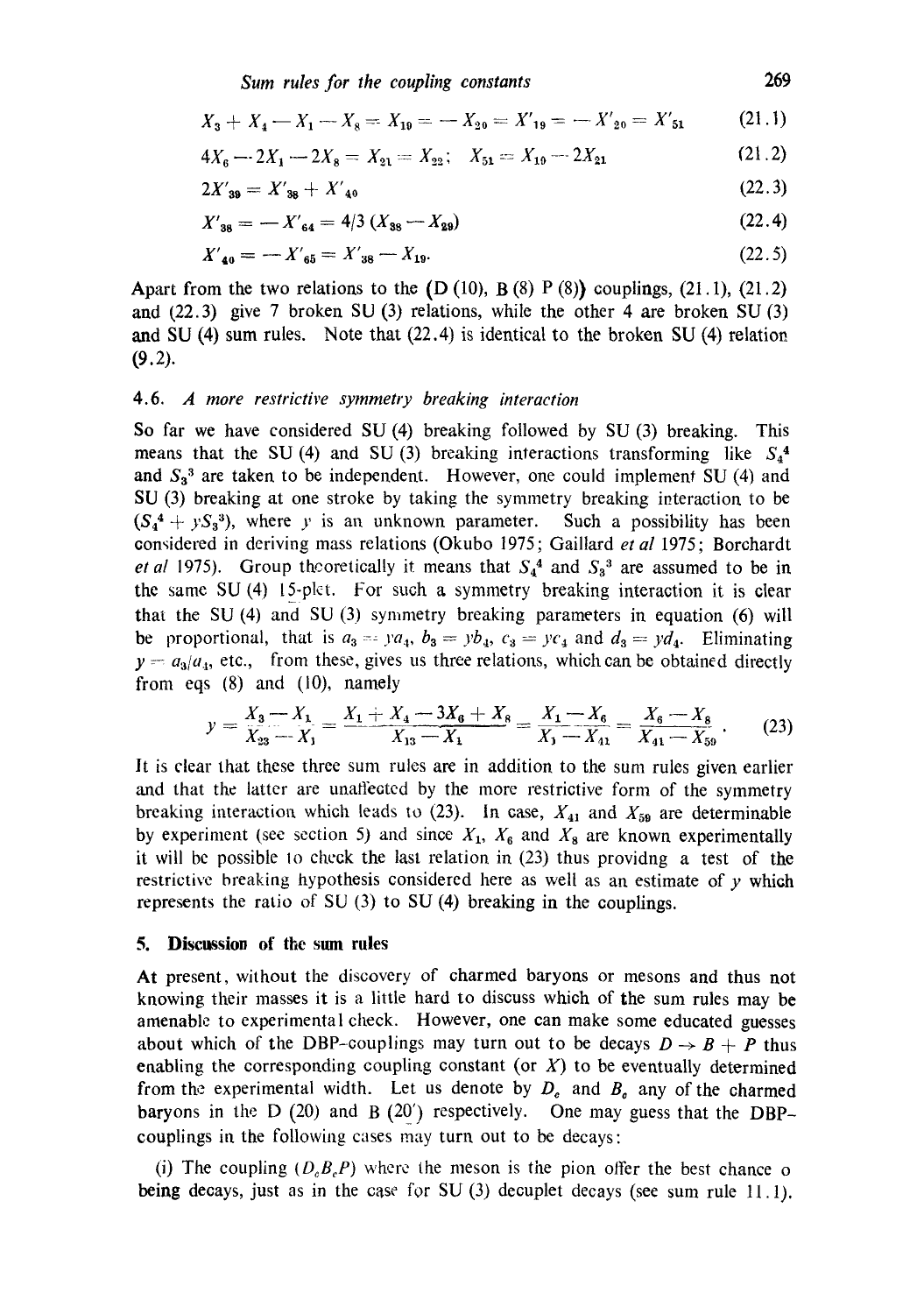There are five such couplings, namely,  $X_{29}$ ,  $X_{33}$ ,  $X_{41}$ ,  $X_{43}$  and  $X_{59}$ . This means one should be able to test the SU  $(3)$  and SU  $(4)$  breaking sum rule  $(7.3)$  and the sum rules  $X_6-X_8=X_{41}-X_{43}$  and  $3X_6-2X_1-X_8=X_{33}-X_{29}$  from (20.4) and (20.5) respectively. Recall  $X_1, X_6$  and  $X_8$  are already known from experiment. Further, note that using (8), one would also be able to determine  $c_4$  and  $d_4$ .

(ii) The other couplings  $D_{\theta}B_{\theta}P(8)$  offer a chance of being decays, more so for K and  $\bar{K}$  (mass  $\sim$  500 MeV) members of P (8) and possibly for  $\eta$  which has a mass of 550 MeV. However, the latter, though mainly  $P_8$ , is a mixture of  $P_0$ ,  $P_{15}$ and  $P_8$  and may not give a clean test. Assuming the K and  $\bar{K}$  couplings are decays then  $X_{31}$ ,  $X_{35}$ ,  $X_{42}$  and  $X_{61}$  as well as  $X_{32}$ ,  $X_{36}$ ,  $X_{45}$ ,  $X_{46}$  and  $X_{63}$  can be determined experimentally. One can then test the broken SU (3) relations (14.4), (14.5) and (16.2).

(iii) From mass relations, to lowest order in SU (4) breaking, Gaillard *et al*  (1975) have suggested the possibility of strong decays of the form  $B_0 \rightarrow B(8)$  $q+ P_r$ , where  $P_r$ , refers to P (3) or P (3\*). Since one would expect that, in general, the mass of  $D<sub>e</sub>$  would be greater than that of the corresponding  $B<sub>z</sub>$  one has thepossibility that all  $(D_e, B(8) P_e)$  couplings would also be strong decays. In addition couplings like  $(N^*, B(6, 1) \bar{D})$  may be decays  $(i.e., B(6, 1) \rightarrow N^* + \bar{D})$ since mass of  $N^*$  is only 1232 MeV. If these speculative conjectures about the masses are correct then one should be able to determine experimentally  $X_{13}$  (possibly  $X_{14}$  and  $X_{15}$ ) and  $X_{23}$  through  $X_{28}$ . In that case all the five parameters (see (i) above) in equation (8) will be determined thus enabling us to determine  $X_{38}$ ,  $X_{47}$ ,  $X_{52}$ ,  $X_{56}$  and  $X_{64}$  using the SU(3) and SU(4) breaking sum rules in (7.1) through (7.7) as well as  $X'_{38}$  and  $X'_{64}$  from (9.3). It is clear such a possibility would provide a rich testing ground for a broken SU (4) symmetry.

It is clear from the above discussion that at least a few of the many sum rules for (DBP)-couplings will provide a test of a SU (4) symmetry for hadrons, in the future. Further such a test would depend directly on the underlying SU (4) symmetry for strong interactions and not depend on the choice of the weak interactions for the new hadrons. Finally the sum rules given here are clearly valid for (DBM)-couplings where M may be a 16-plet of vector or tensor mesons with the translation  $P \rightarrow M$ .

# **Acknowledgements**

I am grateful to L K Pandit, V Singh for discussions, to J Pasupathy for discussions and a critical reading of the manuscript and the suggestion incorporated in section 4.6.

# **References**

Abrams G S *et el* 1974 *Phys. Rev. Lett.* 33 1453 Altarelli G, Cabibbo N and Maiani L, 1975 *Phys. Lett.* 57 B 277 Amati D *etal* 1964 *Nuovo Cimento 34* 1732